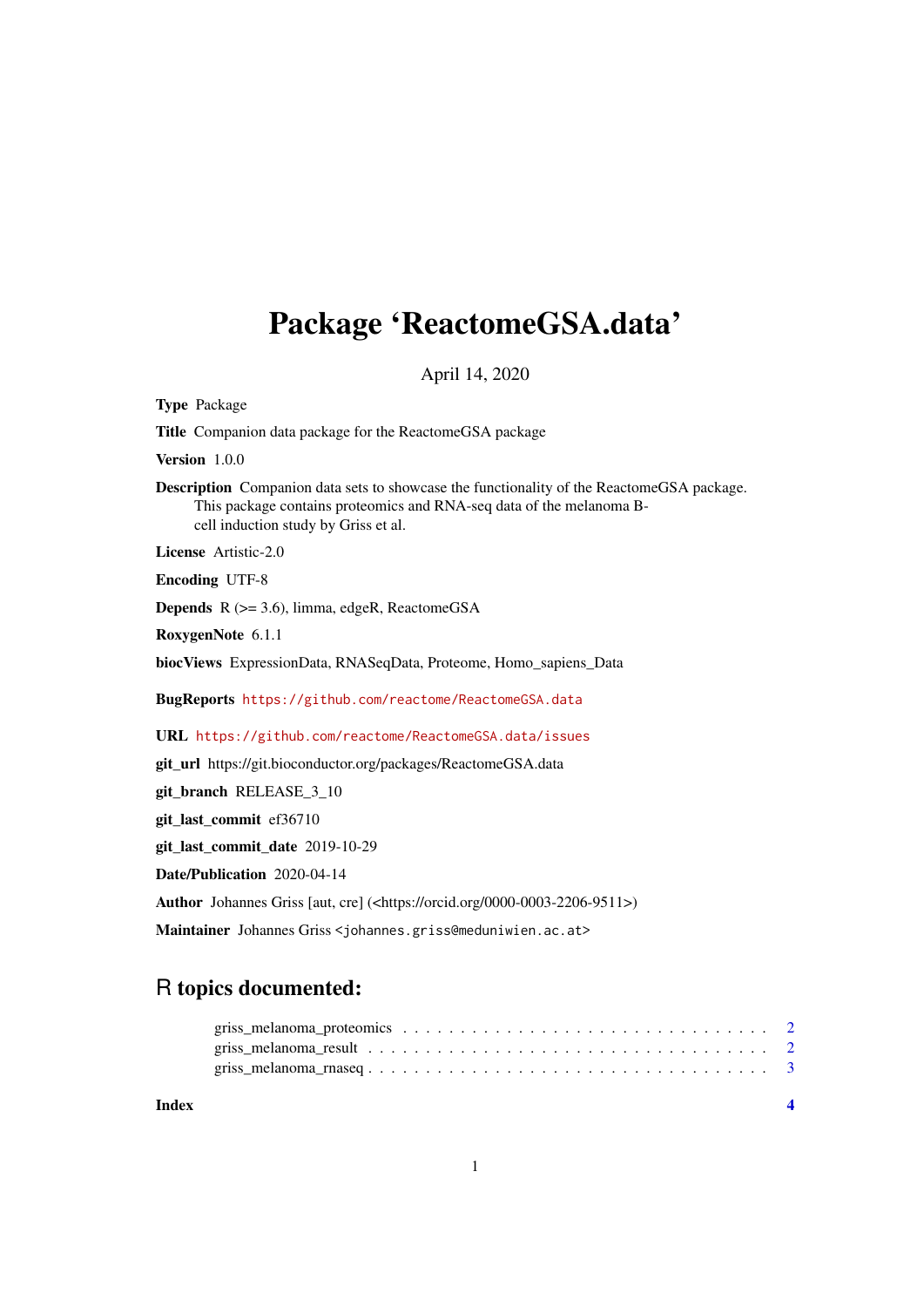#### <span id="page-1-0"></span>griss\_melanoma\_proteomics

*Proteomics intensity-based quantitation data from the B-Cell melanoma induction study by Griss et al.*

#### Description

The data is available as a [EList](#page-0-0) object containing the aggregated protein intensity values. Normalisation was already performed on the PSM level prior to protein-level aggregation.

#### Usage

griss\_melanoma\_proteomics

#### Format

An object of class EList with 6456 rows and 20 columns.

# Author(s)

Johannes Griss <johannes.griss@meduniwien.ac.at>

#### References

Griss et al., bioRxiv 478735; doi: https://doi.org/10.1101/478735

griss\_melanoma\_result *Example Camera result created based on the melanoma induction study by Griss et al.*

#### Description

The result is stored as a [ReactomeAnalysisResult-class](#page-0-0) object.

#### Usage

```
griss_melanoma_result
```
#### Format

An object of class ReactomeAnalysisResult of length 1.

#### Author(s)

Johannes Griss <johannes.griss@meduniwien.ac.at>

#### References

Griss et al., bioRxiv 478735; doi: https://doi.org/10.1101/478735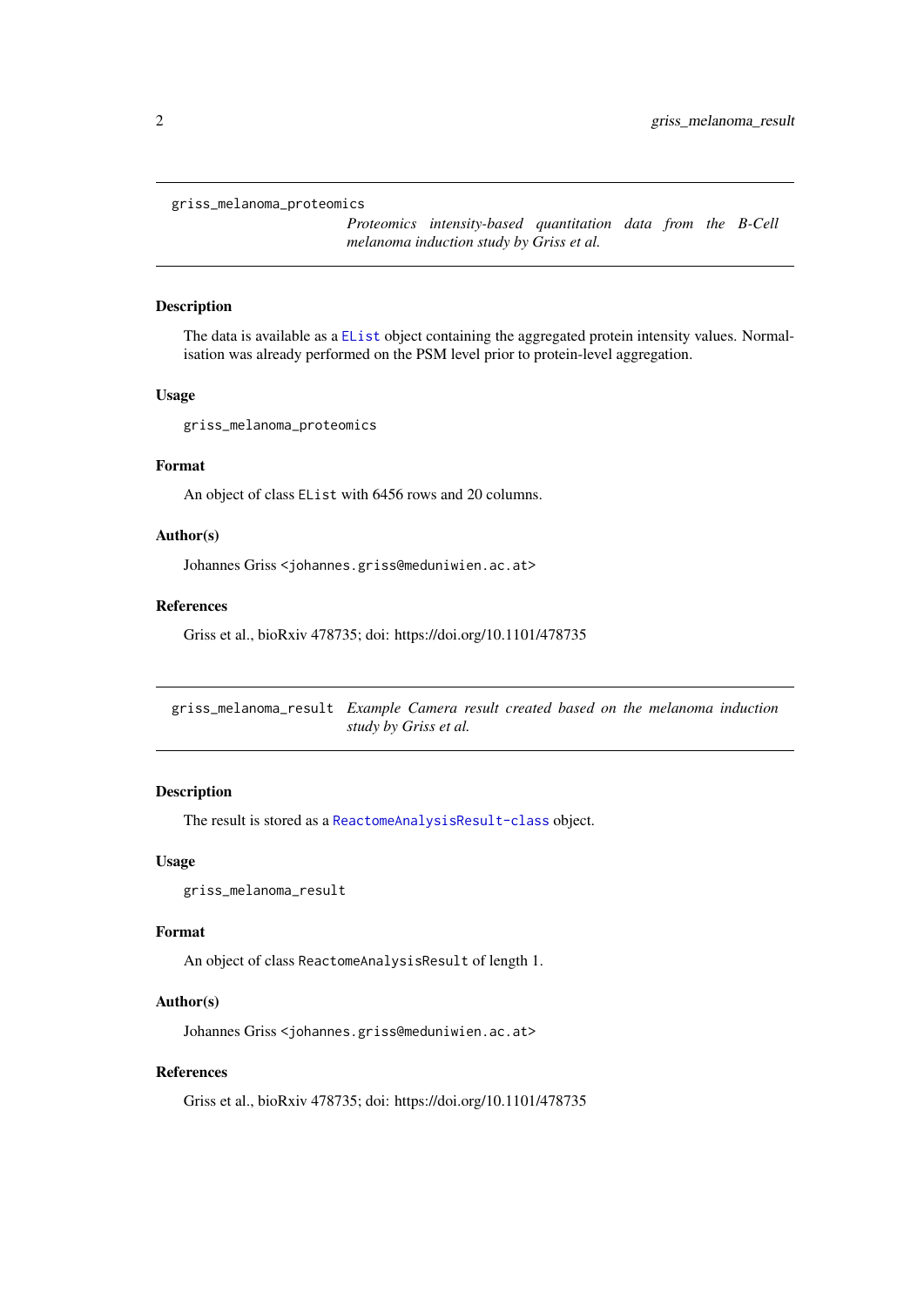<span id="page-2-0"></span>griss\_melanoma\_rnaseq *Raw RNA-seq read counts from the B-Cell melanoma induction study by Griss et al.*

# Description

The data is available as a [DGEList](#page-0-0) object containing read counts per gene.

# Usage

griss\_melanoma\_rnaseq

#### Format

An object of class DGEList with 58237 rows and 16 columns.

# Author(s)

Johannes Griss <johannes.griss@meduniwien.ac.at>

# References

Griss et al., bioRxiv 478735; doi: https://doi.org/10.1101/478735